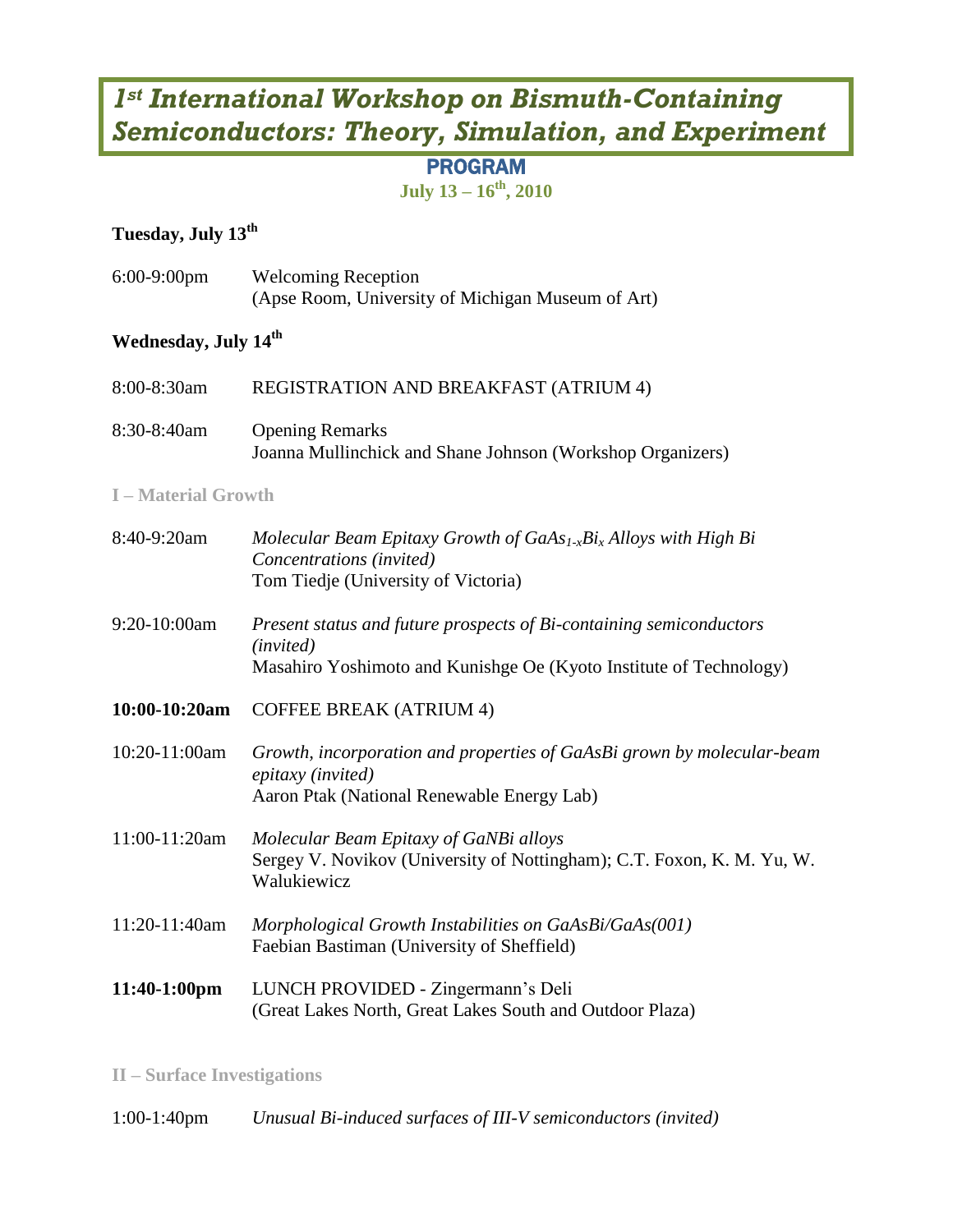|                | Pekka Laukkanen (University of Turku); M. P. J. Punkkinen, M. Ahola-<br>Tuomi, M. Kuzmin, J. Lång, J. Sadowski, J. Adell, K. Schulte, R. E. Perälä,<br>K. Kokko, L. Vitos, B. Johansson, M. Pessa, M. Guina, I. J. Väyrynen                                                                                                                                    |
|----------------|----------------------------------------------------------------------------------------------------------------------------------------------------------------------------------------------------------------------------------------------------------------------------------------------------------------------------------------------------------------|
| $1:40-2:00$ pm | Surface Reconstructions in GaAsBi Alloys<br>M. Masnadi Shirazi (University of British Columbia, Vancouver, BC); R.B.<br>Lewis, D.A. Beaton, T. Tiedje                                                                                                                                                                                                          |
| $2:00-2:20$ pm | The atomic surface structure of Bi-terminated $GaAs(001)$ grown by Molecular<br><b>Beam Epitaxy</b><br>Adam Duzik and J. Mirecki Millunchick (University of Michigan)                                                                                                                                                                                          |
| $2:20-2:40$ pm | Bismuth-induced structures on GaAs(100) surface in the As-rich conditions<br>Jouko J. K. Lang (University of Turku); P. Laukkanen, M. P. J. Punkkinen, M.<br>Kuzmin, V. Tuominen, M. Pessa, M. Guina, I. J. Väyrynen, K. Kokko, B.<br>Johansson, L. Vitos                                                                                                      |
| $2:40-3:00$ pm | Ab initio and scanning tunneling microscopy study of indium-terminated<br>GaAs(100) surface: an indium-induced surface reconstruction change in the<br>$c(8\times2)$ structure<br>Jouko J. K. Lang (University of Turku); M. P. J. Punkkinen, P. Laukkanen, M.<br>Kuzmin, V. Tuominen, M. Pessa, M. Guina, I. J. Väyrynen, K. Kokko, B.<br>Johansson, L. Vitos |

**3:00-3:20pm** COFFEE BREAK (ATRIUM 4)

**III – Structural Properties**

| $3:20-4:00$ pm | Structural analysis of Bi-containing III/V-compound semiconductors and<br>heterostructures (invited)<br>Kerstin Volz (Philipps University Marburg)                                                                                                                |
|----------------|-------------------------------------------------------------------------------------------------------------------------------------------------------------------------------------------------------------------------------------------------------------------|
| $4:00-4:20$ pm | Structural investigation of GaAsBi nanostructures by Synchrotron Radiation<br>techniques<br>Gianluca Ciatto (Synchrotron SOLEIL Saint-Aubin); Xianfeng Lu, Erin<br>Young, Frank Glas, Tom Tiedje                                                                  |
| $4:20-4:40$ pm | Determination of Bi positions in $GaAs_{1x}Bi_x$ heterostructures with atomic<br>column resolution<br>David Sales (University of Cádiz); J. F. Rodrigo, E. Guerrero, A. Yáñez, P. L.<br>Galindo, M. Henini, M. Shafi, S. V. Novikov, M. F. Chisholm, S. I. Molina |
| $4:40-5:00$ pm | Structural and Optical Studies of $GaBixAs1-x$ Grown by Molecular Beam<br>Epitaxy on $(311)$ B and $(001)$ GaAs Substrates, IV – Optical Properties<br>Mohamed Henini (University of Nottingham)                                                                  |

#### **Thursday, July 15 th**

**8:00-8:20am** BREAKFAST (ATRIUM 4)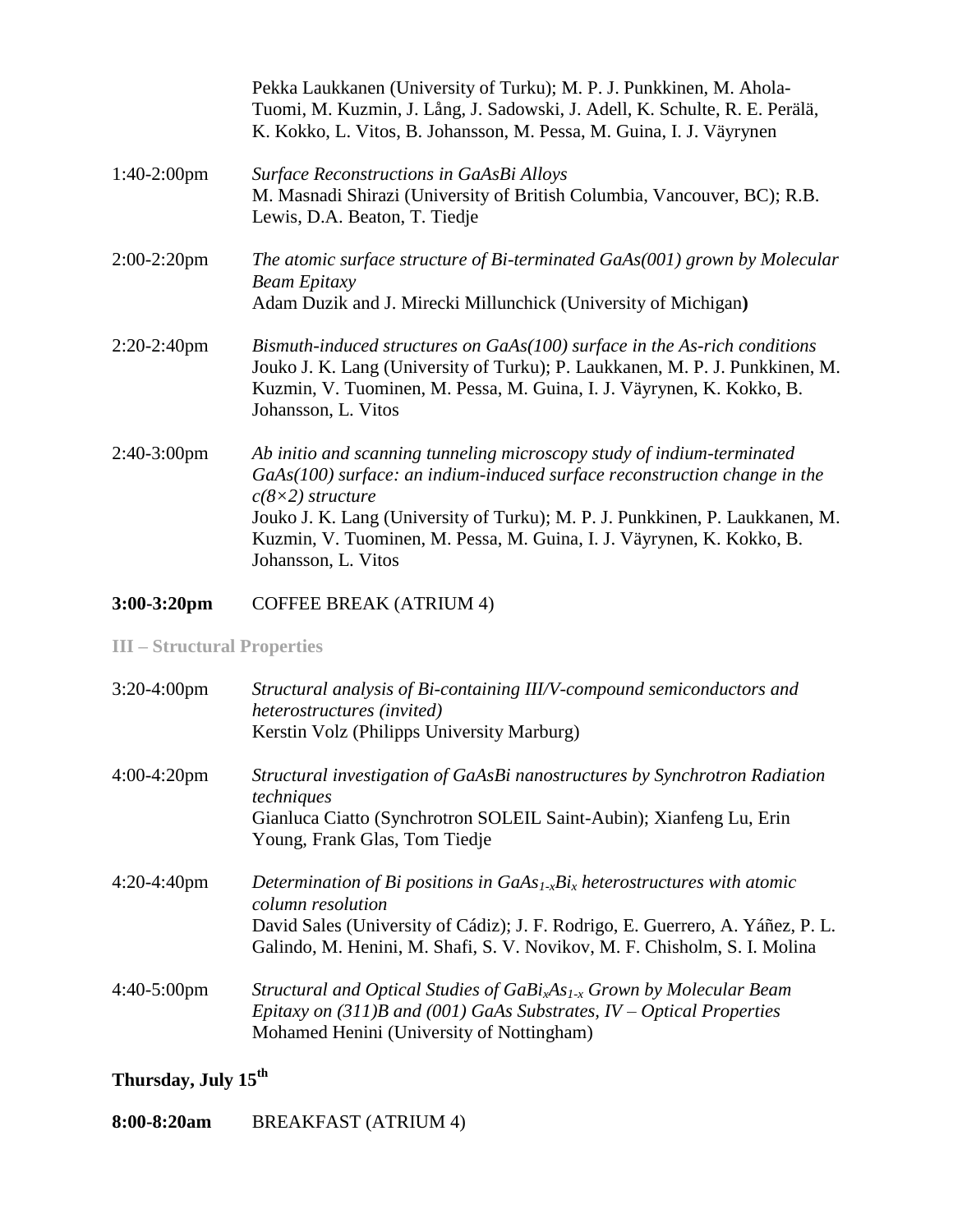## **IV – Optical Properties**

| 8:20-8:40am     | Microscopic Modeling of Bi containing GaAs based quantum wells<br>Stephan Koch (Philipps University Marburg)                                                                                                                                     |
|-----------------|--------------------------------------------------------------------------------------------------------------------------------------------------------------------------------------------------------------------------------------------------|
| 8:40-9:00am     | Clustering Effects in Ga(AsBi)<br>Sebastian Imhof (Technische Universität Chemnitz); A. Thränhardt, A.<br>Chernikov, N. S. Köster, K. Kolata, M. Koch, S. Chatterjee, S. W. Koch, X.<br>Lu, S. R. Johnson, D. A. Beaton, T. Tiedje, and O. Rubel |
| $9:00-9:20$ am  | Photomodulated Reflectance Spectroscopy of GaAsBi/GaAs layers grown by<br><b>MBE</b><br>Zahida Batool (University of Surrey)                                                                                                                     |
| 9:20-9:40am     | Photoluminescence Study of GaAsBi Quantum Wells Grown on GaAs<br>Shane Johnson (Arizona State University); C. Gogineni, N. A. Riordan, X. Lu,<br>D. Ding, Y.-H. Zhang, T. Tiedje                                                                 |
| 9:40-10:00am    | Photoluminescence Investigation of bulk GaAsBi on GaAs<br>Abdul Rahman Bin Mohmad (University of Sheffield)                                                                                                                                      |
| $10:00-10:20am$ | <b>COFFEE BREAK (ATRIUM 4)</b>                                                                                                                                                                                                                   |

#### **V – Applications**

| 10:20-11:00am      | GaBiAs epitaxial layers for terahertz optoelectronic applications (invited)<br>Arunas Krotkus (Center for Physical Sciences & Technology, Vilnius,<br>Lithuania)                               |
|--------------------|------------------------------------------------------------------------------------------------------------------------------------------------------------------------------------------------|
| 11:00-11:20am      | The nature of terahertz emission from GaAsBi<br>Roger Lewis (University of Wollongong)                                                                                                         |
| 11:20-11:40am      | Auger and optical loss suppression in near- and mid-IR emitters based upon<br><b>Bismide</b> alloys<br>Stephen Sweeney (University of Surrey)                                                  |
| $11:40-12:00$ pm   | Prospects for Dilute Bismuthides for Thermoelectric Applications<br>Joshua Zide, P. B. Dongmo, J. P. Petropoulos, Y. J. Zhong (University of<br>Delaware)                                      |
| $12:00-1:20$ pm    | LUNCH PROVIDED – Glass House Catering<br>(Atrium 6, Boardrooms, and Outdoor Plaza)                                                                                                             |
| 1:30 <sub>pm</sub> | Canoe excursion and BBQ at Gallup Park<br>(Buses leaves promptly at 1:45pm from Bell Tower Hotel. Buses will depart<br>from Gallup Park at 8:30pm to return to Bell Tower Hotel for drop-off.) |

#### **Friday, July 16th**

**8:00-8:20am BREAKFAST (ATRIUM 4)**